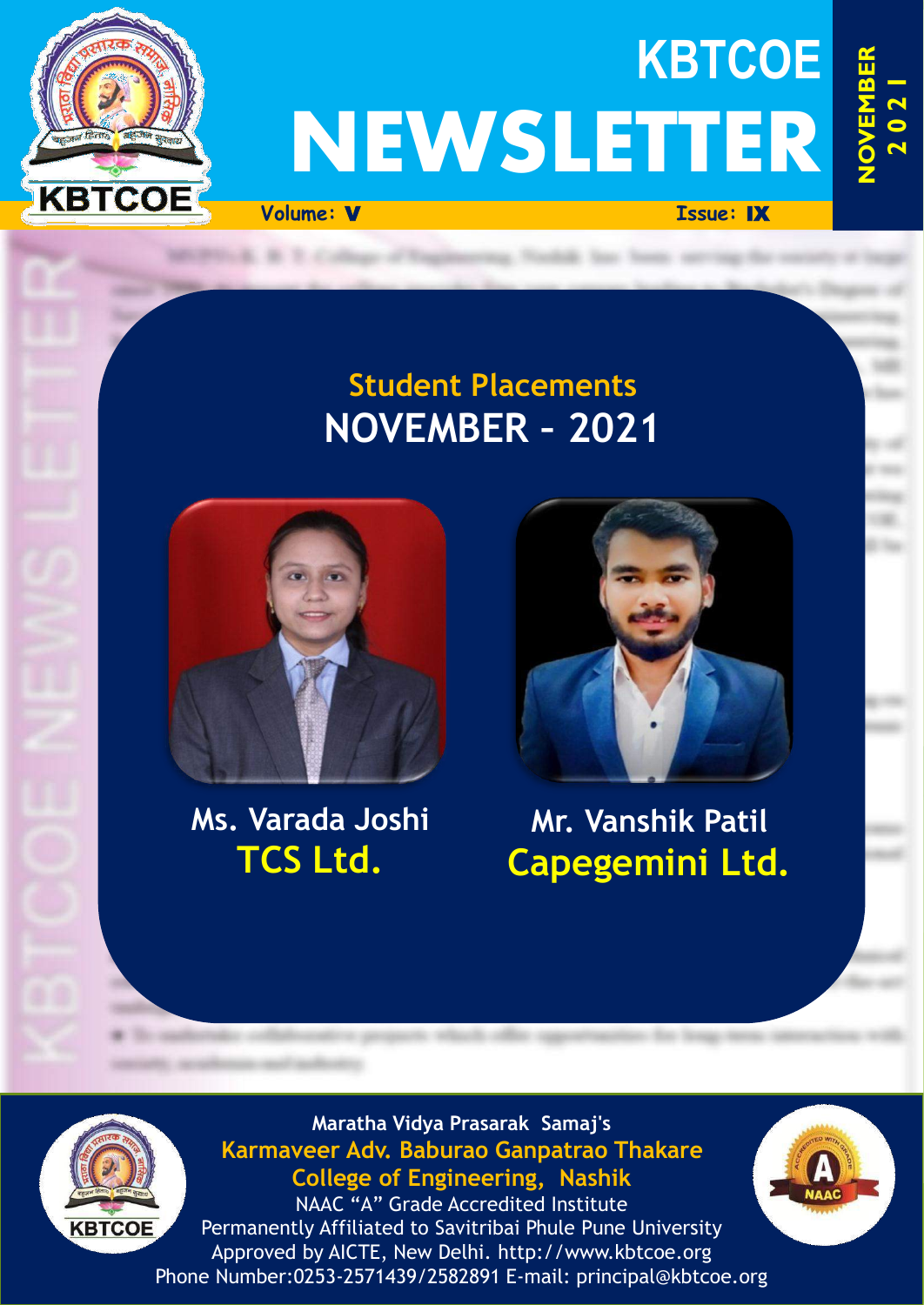

The purpose of this Newsletter is to provide information to the student-staff fraternity of Nashik and society at large of the news, including relevant announcements and updates that we believe are important to them. However, this newsletter is also a valuable tool for bolstering morale, promoting unity, team spirit, motivating and rewarding achievements of KBT COE, Nashik. This KBTCOE Newsletter has started it's journey since January 2017 and the latest issue is available on the college website: www.kbtcoe.org

The Maratha Vidya Prasarak Samaj is the pioneering organization established in 1914 helping common masses to acquire education in all the fields. There are around 452 schools & colleges all over Nashik District in Maharashtra. Our institute, Karmaveer Adv. Baburao Ganpatrao Thakare College of Engineering is always striving for the betterment of common people. In today's globally connected world, all the sectors need quality manpower. It is our prime responsibility to groom and develop the budding Engineers with multifaceted qualities like professional skills, innovative ideas, problem solving attitude, good communication skills, and social ethics, who can serve the society in a classic manner. We, the team at KBT College of Engineering, aim to educate and train the common masses through undergraduate and post graduate programs by inculcating the values for discipline, quality, transparency and foster career and professional development among the youth for the development of society.

Our Vision, Mission and Objectives are as follows:

# Vision:

To be internationally accredited, Multidisciplinary, and Multi-collaborative institute working on technology enabled platform fostering innovations and patents through state-of-art academic system designed by highly qualified faculty for the development of common masses at large

# Mission:

To educate and train common masses through undergraduate, post graduate, research programs by inculcating the values for discipline, quality, transparency and foster career and professional development for employment thereby contributing to the development of society

# Objectives:

- To develop technically-sound engineers by engaging the students in progressive technical education and to promote students for academic growth by offering state-of-the-art undergraduate, postgraduate programmes.
- To undertake collaborative projects which offer opportunities for long-term interaction with society, academia and industry.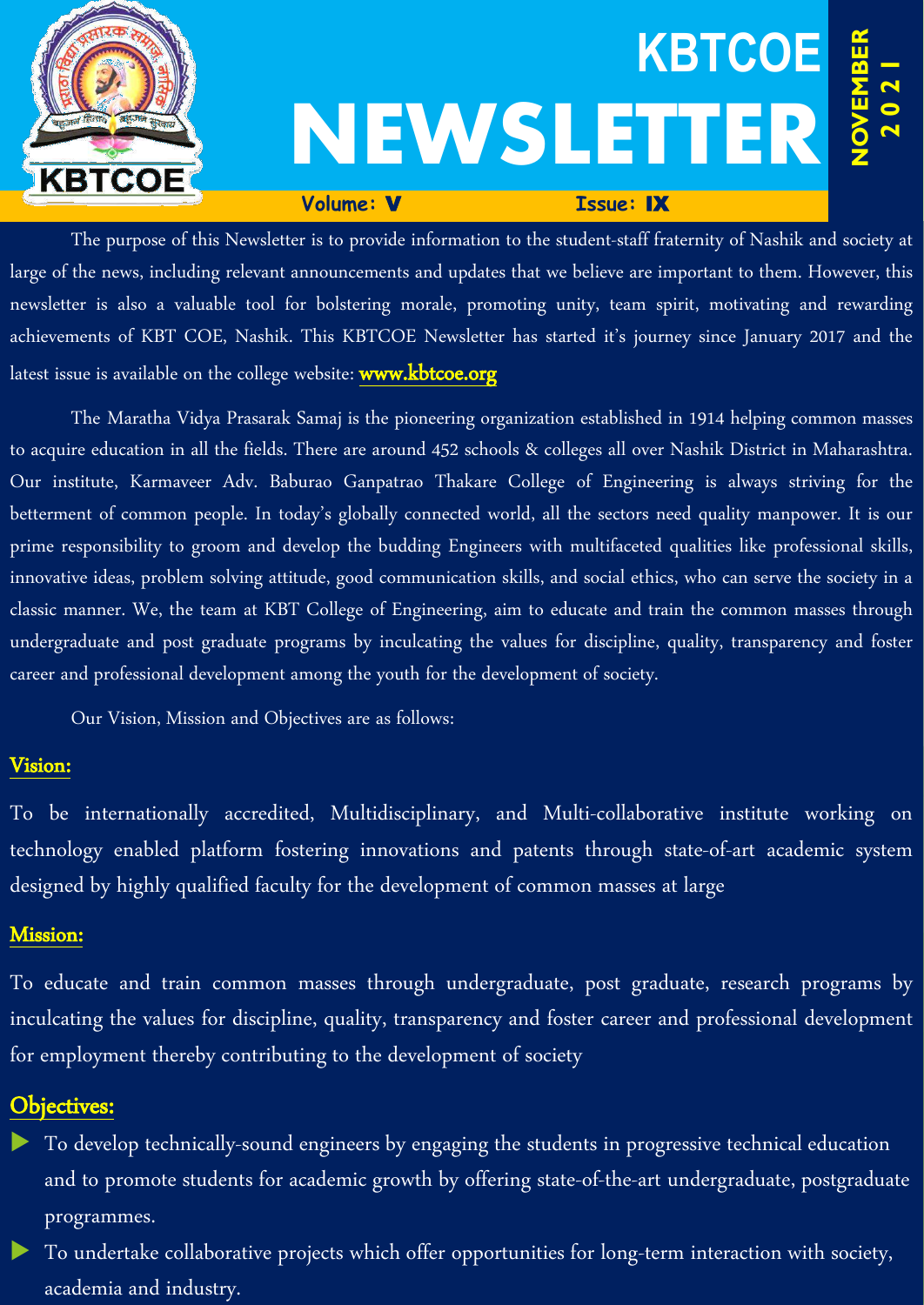# **Department of Civil Engineering**

# Staff / Students' Achievement

Innovation Patent granted to the staff members of Civil Engineering department (November-2021)

| Australian Government                                        |                                                                                                                                                                                                                        |
|--------------------------------------------------------------|------------------------------------------------------------------------------------------------------------------------------------------------------------------------------------------------------------------------|
| <b>IP Againsta</b>                                           | <b>CERTIFICATE OF GRANT</b>                                                                                                                                                                                            |
|                                                              | <b>INNOVATION PATE</b>                                                                                                                                                                                                 |
| Patent number: 2021105451                                    |                                                                                                                                                                                                                        |
| particulars have been negistered in the Register of Patents. | The Commissioner of Palents has granted the above patent on 27 October 2021, and certifies that the below                                                                                                              |
| Name and address of patenteelair.                            |                                                                                                                                                                                                                        |
|                                                              | G. Anandharaj of Assistant Professor, Department of Computer Science and Applications, Adhiparassidni<br>College of Arts and Sciencece G.B. Nagar, Kaleyal, Ranipel District Tarril Nadu 632506 India                  |
|                                                              | Venicatesh B of Assistant Professor, Department of Civil Engineering, Government College of Engineering<br>Tinunelveil, 4/2561. North Street Thangechimadam. Ramanathapuram District 623529 India                      |
| <b>Jingskinged India</b>                                     | indrast Mukheree of Department of Computer Science & Engo. Bris Institute of Technology Means. Ranchi,                                                                                                                 |
| Maharashira 422013 India                                     | Alay Pandurangi: Shelprige of Assistant Professor, Department of Civil Engineering, MVPS'S KBITCOE Nashik                                                                                                              |
| Mahansahira India                                            | Akahaykumar Motilal Bholiof Assistant Professor, Department of Civil Engineering, MVPS'S KBTCCE Nashik.                                                                                                                |
|                                                              | Arianda Sharkar Hall of Assistant Professor (Electrical Engineering), Rocer No.: 203, Dept. of Mining Machinery<br>Engineering, Indian Institute of Technology (Indian School of Mines) Dhanbad Jhankhand 828004 India |
| Mahansahira 422013 India                                     | Deepak Narayan Nathe of Axistatent Professor, Department of Civil Engineering, MVPS'S KBTCOE Nashik.                                                                                                                   |
| Maharashtra 422013 India                                     | Sarksh Mancher Waysel of Assistant Professor, Department of Civil Engineering, MUPS'S KBTCOE Nashk.                                                                                                                    |
|                                                              | Plyush Gupts of Assistant Professor, Department of Cherololry, SRM Institute of Science and Technology. Dalhi-<br>NCR Campus, Defini-Meerut Road Modinager, Ghaziated UP 201204 India                                  |
| Rangampel, Chilboor District Tinupati 517102 India           | D. Sachuthananthan of Profassor, Mechanical Engineering, Soan Vickgritkethan Engineering College.                                                                                                                      |
| India                                                        | Yemam Snehs of Rassach Scholar, Dept of Computer Science and Engineering KL UNIVERSITY, Hydersbad                                                                                                                      |
|                                                              | R.Ranjith Kumar of Assistant Photessor & Head, Department of Civil Engineering, SRM Institute of Science and<br>Technology, Delhi-NCR Campus, Delhi-Meerut Road Modinager, Ghazlabad UP 201204 India                   |
| Title of invention:                                          |                                                                                                                                                                                                                        |
| Artificial-Intelligence based Internet of things:            | Construction specifion, monitoring, maintenance planning and future risk prediction of bigger constructions using                                                                                                      |
| Name of inventorial:                                         |                                                                                                                                                                                                                        |
| Sneha, Yentem and Kumar, R. Ranjith                          | Anandhara), G., B., Venkateah, Mukheyee, Indrajit; Shelorkar, Ajay Pandurangi; Bhol, Akahaykumar Molitai;<br>Sharker Hati, Ananda; Natha, Deepak Narayan; Wayaal, Satah Manchar, Gupta, Piyuah; Sachuthananthan, B.;   |
|                                                              | Donad this 27 <sup>th</sup> day of October 2021                                                                                                                                                                        |
|                                                              | Commissioner of Patents                                                                                                                                                                                                |

The staff members of Civil Engineering department Dr. A. P. Shelorkar, Dr. A. M. Bhoi, Mr. D. N. Nathe, Mr. S. M. Waysal have been granted the Innovation Patent for the innovation titled, "Construction Operation, Monitoring, Maintenance Planning and Future Risk Prediction of Bigger Constructions using Artificial Intelligence Based Internet Of Things" in the month of November 2021.

 Research Papers by Staff Members (November-2021)

| Name of<br>faculty           | <b>Title of the Paper</b>                                                                                                            | Journal /<br><b>Conference</b>                                                                |
|------------------------------|--------------------------------------------------------------------------------------------------------------------------------------|-----------------------------------------------------------------------------------------------|
| Dr. A. P.<br>Shelorkar       | Assessment of Water<br>Permeability Test on<br>Polypropylene based<br>Self-Compacted Fibre<br><b>Reinforced Concrete</b><br>(PSCFRC) | <b>TOP</b><br>Conference<br>Series:<br>Materials<br>Science and<br>Engineering                |
| Mr.<br><b>Manoi</b><br>Patil | Solar Power Satellite                                                                                                                | Recent<br>trends in<br>Engineering<br>and<br>Technology<br>Nov $27th$<br>and $28th$ ,<br>2021 |

## FDP/Seminar/Conferences/Webinars/STTP etc.

 FDP/STTP Attended by the Staff members (October/November - 2021)

| Name of<br>faculty     | Name of<br><b>FDP/STTP</b>                                                                 | <b>Date</b>                              | <b>Place</b>                                                               |
|------------------------|--------------------------------------------------------------------------------------------|------------------------------------------|----------------------------------------------------------------------------|
| Dr. S. J.<br>Kadbhane  | One-week<br>STTP on<br>Advances in<br>Geotechnical<br>Earthquake<br>Engineering            | $25th$ to<br>29 <sup>th</sup><br>October | MIT.<br>Aurangabad                                                         |
| Dr. A. P.<br>Shelorkar | Five days<br>FDP on<br>Advances in<br>Civil<br>Engineering<br>Research-<br><b>ACER2021</b> | $25th$ to<br>29 <sup>th</sup><br>October | Matsuri<br>Engineering<br>College,<br>Saidabad,<br>Hyderabad,<br>Telangana |

# Expert Talk / Guest Sessions

 "Importance of Industrial Trainin" by Er. Dipesh Bafna (12/11/2021)



The Department of Civil Engineering in association with Training & Placement department of the Institute organized a session on "Importance of Industrial Traning" on 12<sup>th</sup> November 2021. Er. Dipesh Bafna (Founder, Know How School, Pune) was invited as the resource person for this session. This virtual session was organized through Google Meet Platform.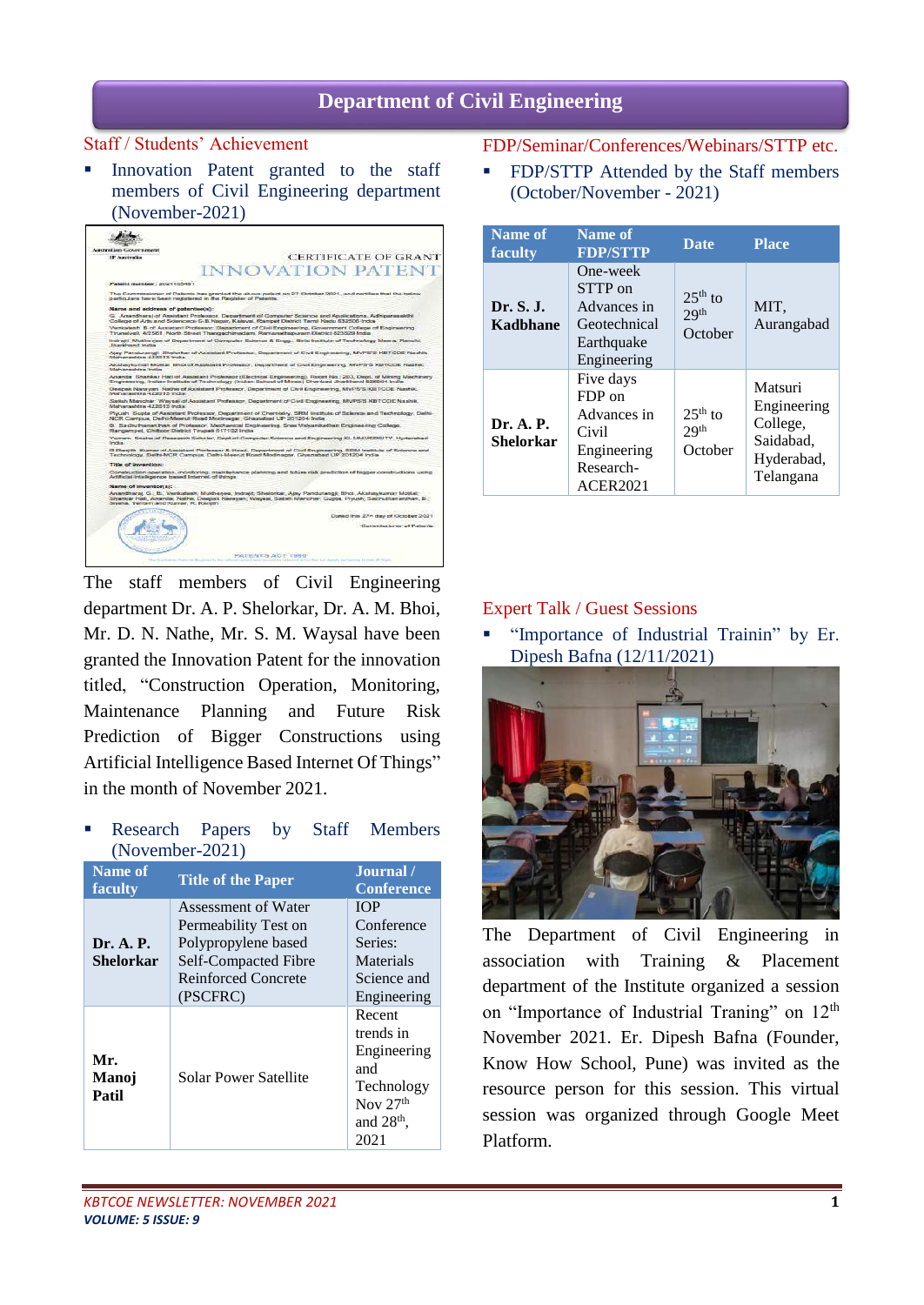# **Department of Computer Engineering**

#### Training & Placement

Student Placement (November - 2021) The students of Computer engineering department have achieved success in their career with excellent placements in eminent organizations. Ms. Sharayu Patil, Ms. Bhakti Shinde and Shwetali Yeole have been placed in Wipro. Mr. Omkar Magare, Ms. Shubhangi Raut, Ms. Sejal Patil, Ms. Alisha Shirsat, Ms. Sayali Yeole, Ms. Kripanjali Pardeshi, Ms. Rutuja Kakad and Mr. Shreyas Joshi have been placed in TCS through the campus placement activity in the month of November 2021.

#### FDP/Seminar/Conferences/Webinars/STTP etc.

Workshop on "Advanced Java"  $(26<sup>th</sup> – 27<sup>th</sup>)$ November 2021)



A 02-Day's hands-on workshop on "Advanced Java" was organized by the Department of Computer Engineering during  $26<sup>th</sup> - 27<sup>th</sup>$ November 2021. The workshop was conducted by Mr. Sunil Joshi (Director, R3 Systems India Pvt. Ltd. Nashik). In the workshop, the students got hands on knowledge of Advanced Java.

Workshop on "IoT" (24<sup>th</sup> & 29<sup>th</sup> November 2021)



A 02-Day's Hands-on IoT workshop was organized by Computer Engineering Department and IEEE Student Branch of the Institute on  $24<sup>th</sup>$  &  $29<sup>th</sup>$  November 2021. The workshop was conducted by Dr. R. S. Tiwari (CEO, Cognifront Nashik) and Mrs. Sushama Patil and Mr. Rutwik Taday (Cognifront Trainers). In the workshop, the TE-Computer students got hands on knowledge of IOT.

## Staff / Students' Achievement

 Badminton Inter-Zonal Competition (November-2021)



Ms. Vishaka Pawar (Student-Computer Engg.) got selected for SPPU Inter-zonal Competitions 2021 in Badminton (Women).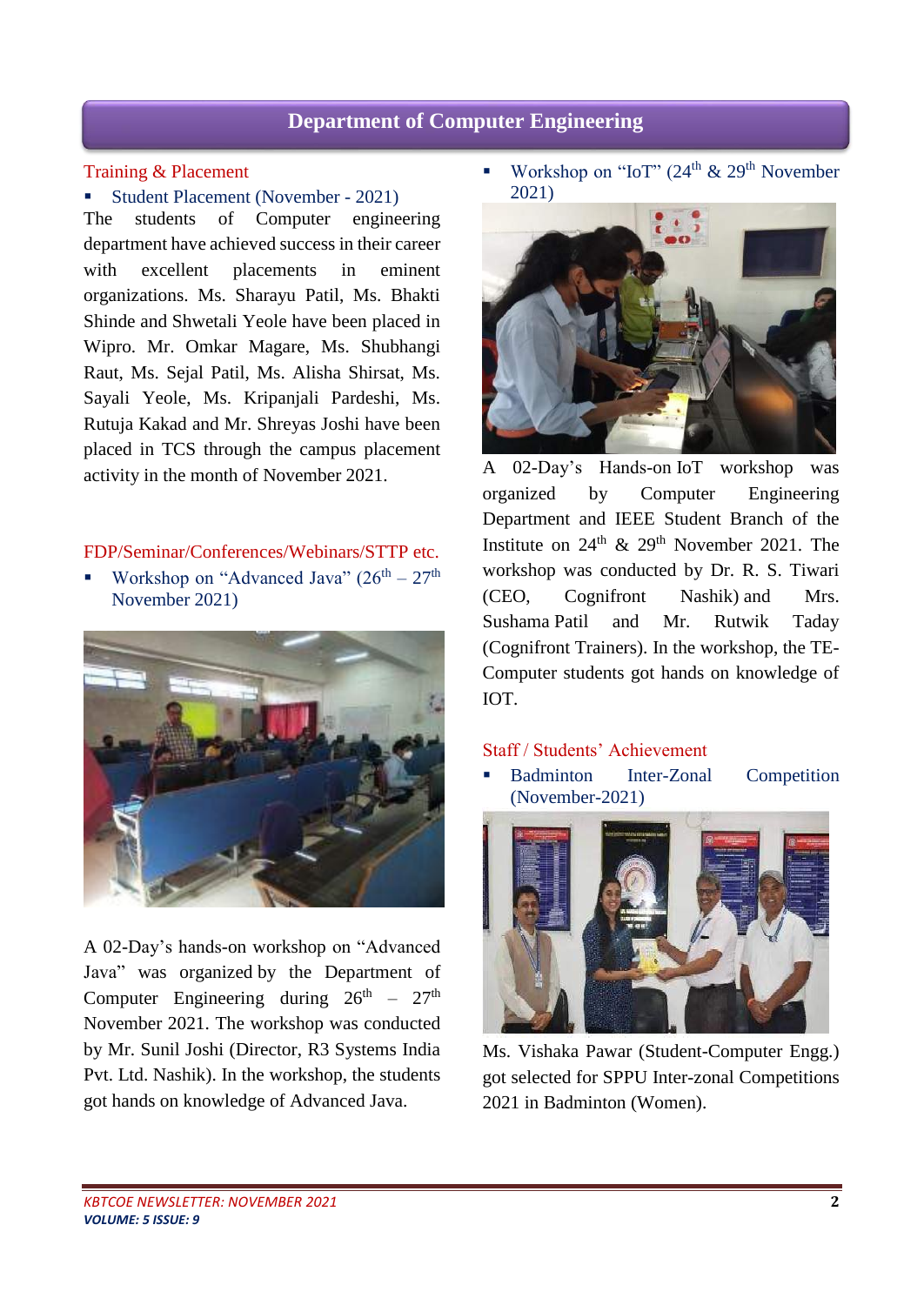# Expert Talk / Guest Sessions

 "Recurrence Relation" by Dr. V. S. Tidake (25/11/2021)



An expert session on "Recurrence Relation" was organized for Second Year students on 25<sup>th</sup> November 2021. In this session students learned to write a recurrence relation and to find time complexity. Dr. V. S. Tidake (HoD) was the resource person for this session.

# Expert Talk on Cyber Security  $(17<sup>th</sup> - 18<sup>th</sup>)$ November 2021)



*KBTCOE NEWSLETTER: NOVEMBER 2021* **3** *VOLUME: 5 ISSUE: 9*

#### Industry Visit

 "Nashik Municipal Smart City Development Corporation Limited" (17/11/2021)



Computer Engineering Department organized a visit to Nashik Municipal Smart City Development Corporation Limited (NMSCDCL) to understand the Projects for Nashik smart city for the students of Second Year. Mr. Anil Tadkod (IT-GM) gave information regarding the various undergoing projects of Nashik Smart city. Students were explained the control systems developed for Nashik Smart city projects in the Integrated Command and Control Centre (ICCC) by Mr. Sudhir Gorade (IT DGM). Mr. Sachi Singh explained the technical details of the Smart city projects. Live Demonstrations of the projects were given to the students by Mr. Milind Chaudhari.

The Women's Redressal Cell, Internal Complaints Committee (ICC) and Computer Engineering Department of the Institute organized a 02-Days' session on "Cyber – Security" on 17th – 18th November 2021. Dr. Rachana Yogesh Patil (Associate Professor, Department of Computer Engineering, Pimpri Chinchwad College of Engineering, Pune) and Mr. Vishal Hiraman Waghmare (HackSudo Training & Testing School, Sangamner, Ahmednagar) were invited as the resource person for this session.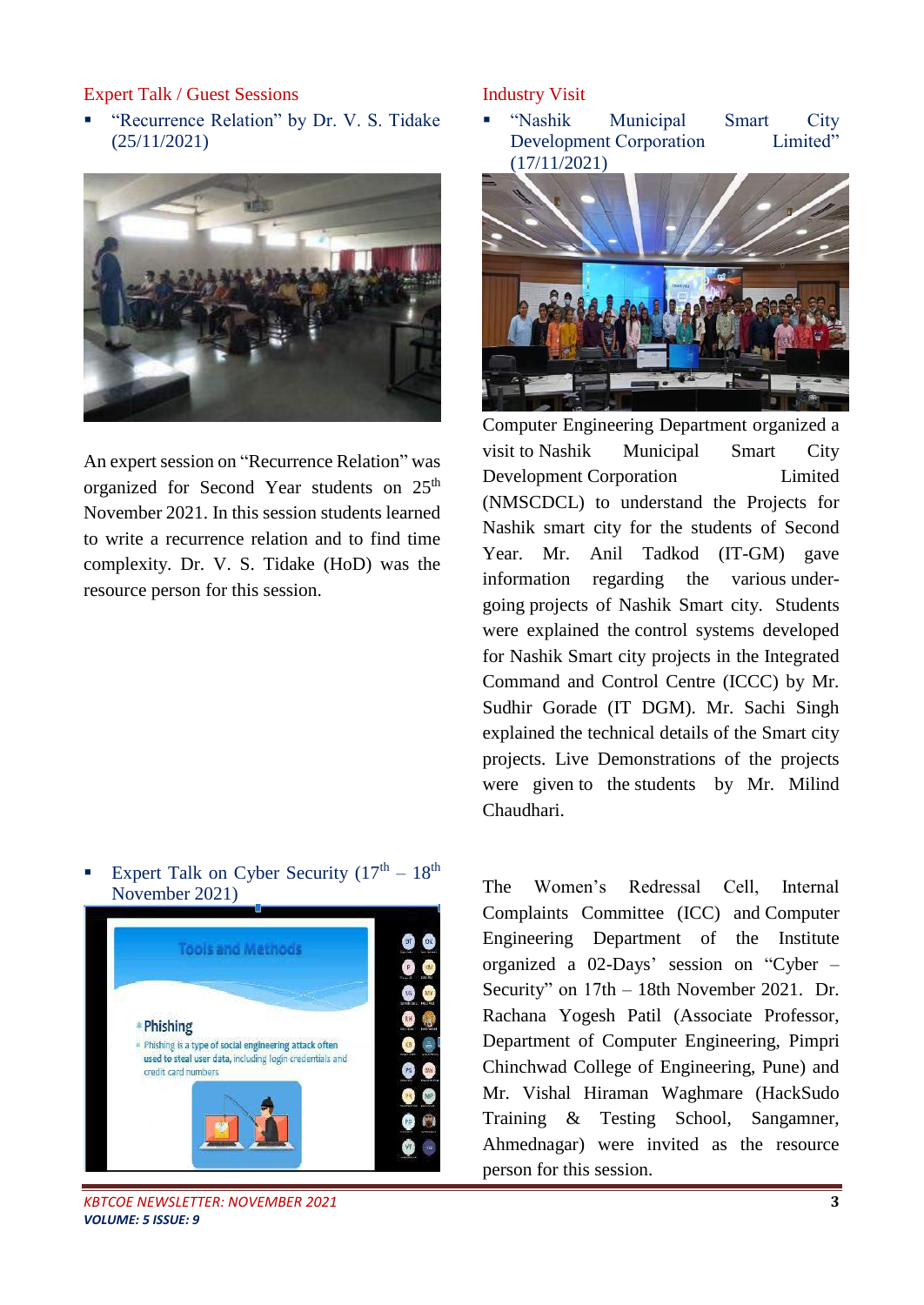# **Department of Information Technology**

# Training & Placement

 Student Placement (November - 2021) Following students of the Department of IT are being placed through campus placement activities in the month of November 2021.

| Sr.<br>No.     | <b>Name of Student</b>       | <b>Name of</b><br><b>Company</b> | <b>Package</b> |
|----------------|------------------------------|----------------------------------|----------------|
| 1              | Ms. Kavita<br>Jadhav         | Capgemini                        | 4.0 LPA        |
|                |                              | <b>TCS</b>                       | 3.36 LPA       |
| $\overline{2}$ | Mr. Atharva<br>Sarda         | Capgemini                        | 4.0 LPA        |
| 3              | Ms. Vidhi<br><b>Bhansali</b> | Capgemini                        | 4.0 LPA        |
|                |                              | <b>TCS</b>                       | 3.36 LPA       |
| 4              | Ms. Achal<br>Shah            | Capgemini                        | $4.0$ LPA      |
| 5              | Ms. Swarali<br>Tannu         | Capgemini                        | 4.0 LPA        |
| 6              | Mr. Rutvik<br>Sonawane       | Capgemini                        | 4.0 LPA        |
| 7              | Ms. Snehal<br>Gaikwad        | Capgemini                        | 4.0 LPA        |
| 8              | Ms. Pranali<br>Sapkale       | Cognizant                        | 4.5 LPA        |
| 9              | Mr. Owais<br>Shah            | <b>TCS</b>                       | 3.5 LPA        |
| 10             | Ms. Sakshi<br>Pagar          | Persistent                       | 4.71 LPA       |
| 11             | Mr. Shubham<br>Thok          | Persistent                       | 4.71 LPA       |
| 12             | Mr. Vaibhav<br>Adke          | Persistent                       | 4.71 LPA       |
| 13             | Ms. Payal<br>Thorat          | Persistent                       | 4.71 LPA       |
| 14             | Mr.<br>Abhinandan<br>Nahar   | Wipro                            | 3.5 LPA        |
|                |                              | <b>TCS</b>                       | 3.36 LPA       |
| 15             | Ms. Rucha<br>Sawant          | <b>TCS</b>                       | 3.36 LPA       |
| 16             | Ms. Prachi<br>Thete          | <b>TCS</b>                       | 3.36 LPA       |
| 17             | Mr. Omkar<br>Gaikwad         | <b>TCS</b>                       | 3.36 LPA       |
| 18             | Ms. Kshitija<br>Aher         | <b>TCS</b>                       | 3.36 LPA       |

# Expert Talk / Guest Sessions

■ "Analog to Digital Convertor" by Dr. J. R. Suryawanshi (26/11/2021)



Dr. Jaya R. Surywanshi, Department of IT delivered an online expert talk on "Analog to Digital Convertor" at G. H. Raisoni Polytechnic, Nagpur on  $26<sup>th</sup>$  November 2021 for the Second Year Students. In the expert talk, Dr. Jaya R. Surywanshi briefly explained Analog to Digital Converter Digital to Analog Converter circuit.

 "Pointers and Polymorphism in C++" by Dr. J. R. Suryawanshi (26/11/2021)



Dr. Jaya R. Surywanshi (Department of IT) delivered an online expert talk on "Pointers and Polymorphism in C++" at Rajashree Shau Maharaj Polytechnic, Nashik on 24<sup>th</sup> November 2021 for the Second Year Students. In the expert talk, Dr. Jaya R. Surywanshi briefly explained all the Pointers and Polymorphism concepts.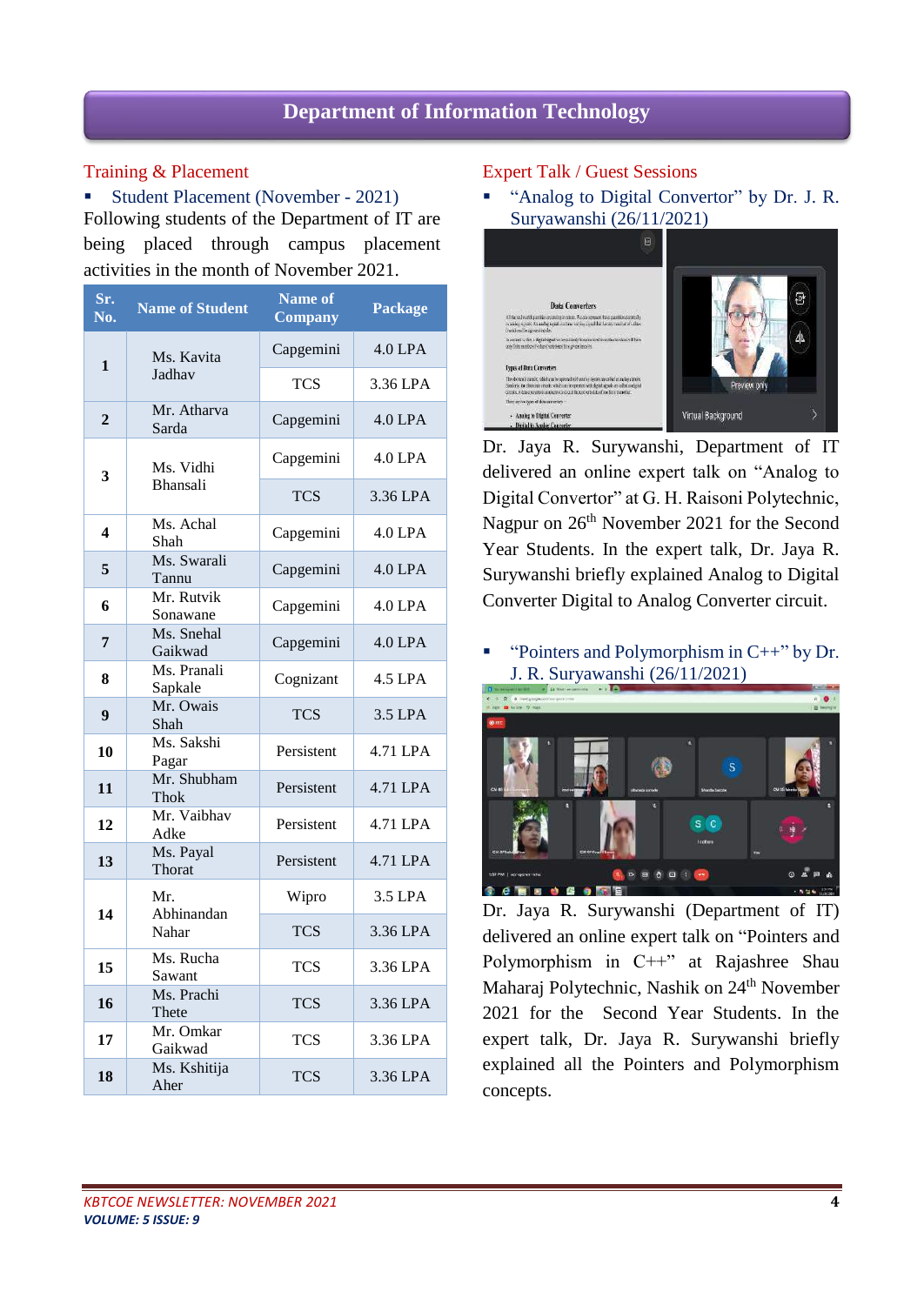# **Department of Instrumentation & Control Engineering**

## Training & Placement

Student Placement (November - 2021)



The students of BE-Instrumentation & Control Engineering, Ms. Varada Joshi is placed in TCS Ltd. and Mr. Vanshik Patil is placed in Capegemini Ltd. through the Campus Placement activities in the month of November 2021.

#### FDP/Seminar/Conferences/Webinars/STTP etc.

 Workshop on "Research Paper Writing for Undergraduates"  $(12<sup>th</sup> - 13<sup>th</sup>$  November 2021)



A 02-Days workshop on "Research Paper Writing for Undergraduates" was organized by the Department of Instrumentation and Control Engineering during  $12<sup>th</sup> - 13<sup>th</sup>$  November 2021. Dr. Vikas Hajare (Associate Professor, Instrumentation & Control Engineering, Cummins College of Engineering, Pune) & Dr. Ajit Laware (Head & Professor, Electrical Engineering, P**.** D**.** V**.** V**.** P**.** College of Engineering, Ahmednagar) were invited as resource persons for this workshop.

**FDP** on "Recent Advances in Solar Energy Research and Applications"  $(25<sup>th</sup> - 29<sup>th</sup>)$ October 2021)



Mr. S. R. Pandit (Assistant Professor - ICE) attended a 05-Days FDP program on "Recent Advances in Solar Energy Research and Applications" during  $25<sup>th</sup>$  to  $29<sup>th</sup>$  October 2021.

#### Technical Activity

 2-Stroke & 4-Stroke Engine Demonstration (24/11/ 2021)



Mr. Amol Shinde (TA-Mechanical Engineering Department) demonstrated the working of 2- Stroke & 4- Stroke I.C. Engines to the students of the ICE-Department. He also explained the concepts of firing order of cylinder, Battery charging, CRDI (Common Rail Diesel Injector), EGR (Exhaust Gas Recirculation) during this session.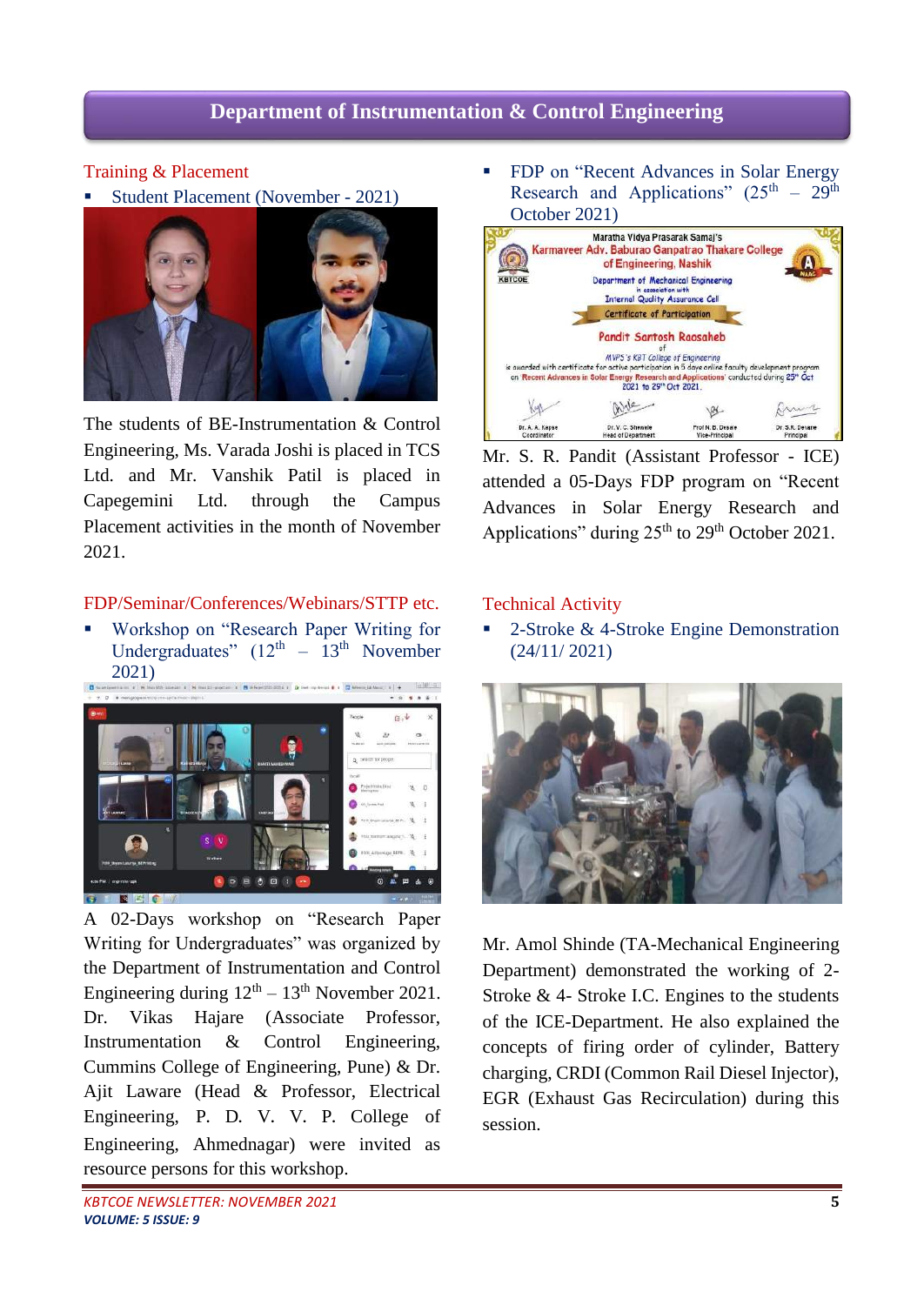# **Other Activities**

Academic Audit (27/11/2021)



Department of Instrumentation & Control Engineering conducted Academic & Administrative Audit of AY 2020-21 on 27<sup>th</sup> November 2021. For this audit, Dr. Vijay S. Patil (Associate Professor - Mechanical Engineering Department, KKWIEER, Nashik) was invited as auditor**.**

# **Department of Mechanical Engineering**

# Training & Placement

#### Student Placement (November - 2021)

The following students of Mechanical Engineering department were placed through campus placement activities in the month of November-2021.

| Sr.<br>No.   | <b>Name of the Student</b> | Package                                |  |
|--------------|----------------------------|----------------------------------------|--|
| $\mathbf{1}$ | Mr. Abhishek Nair          |                                        |  |
| 2            | Mr. Satish Dawange         |                                        |  |
| 3            | Mr. Rushikesh Sawant       | Placed in TCS LTD<br>with CTC 3.36 LPA |  |
| 4            | Mr. Sachin Dhanait         |                                        |  |
| 5            | Ms. Karan Pund             |                                        |  |
| 6            | Mr. Ritik Bhadage          | Jaro Education with<br>$CTC 4.00$ LPA  |  |
| 7            | Mr. Saurabh Dangare        | Placed in Wipro<br>with CTC 3.50 LPA   |  |
| 8            | Ms. Rutuja Chavan          |                                        |  |

### FDP/Seminar/Conferences/Webinars/STTP etc.

 Workshop on "Advances in Heat & Mass Transfer"  $(11<sup>th</sup> – 12<sup>th</sup>$  November 2021)

A 02-Days workshop was organized by Department of Mechanical Engineering to



**JSPM's Imperial College of Engineering & Re**<br>Mechanical Engineering Department

1.6 Fick's Law of Diffusion:

Dr. S. J. Kokate (Education Officer- MVP Smaj), Dr. S. R. Devane (Principal), Prof. N. B. Desale (Vice Principal), Dr. V. C. Shewale (HOD) and Dr. Vijay S. Duryodhan (Assistant Professor, IIT Bhilai) inaugurated the workshop. During workshop, online session on 'Heat Transfer in Minichannel/Microchannel' was conducted by Dr.Vijay S. Duryodhan (Assistant Professor, IIT Bhilai), Dr. Sachin Borse (Professor Empirical College of Engg., Pune) conducted online session on 'Mass Transfer' and Er. Parag Sonawane (Director, Product Development BOYD Corporation, China) has delivered expert talk on 'Thermal Management of Electronics Devices'.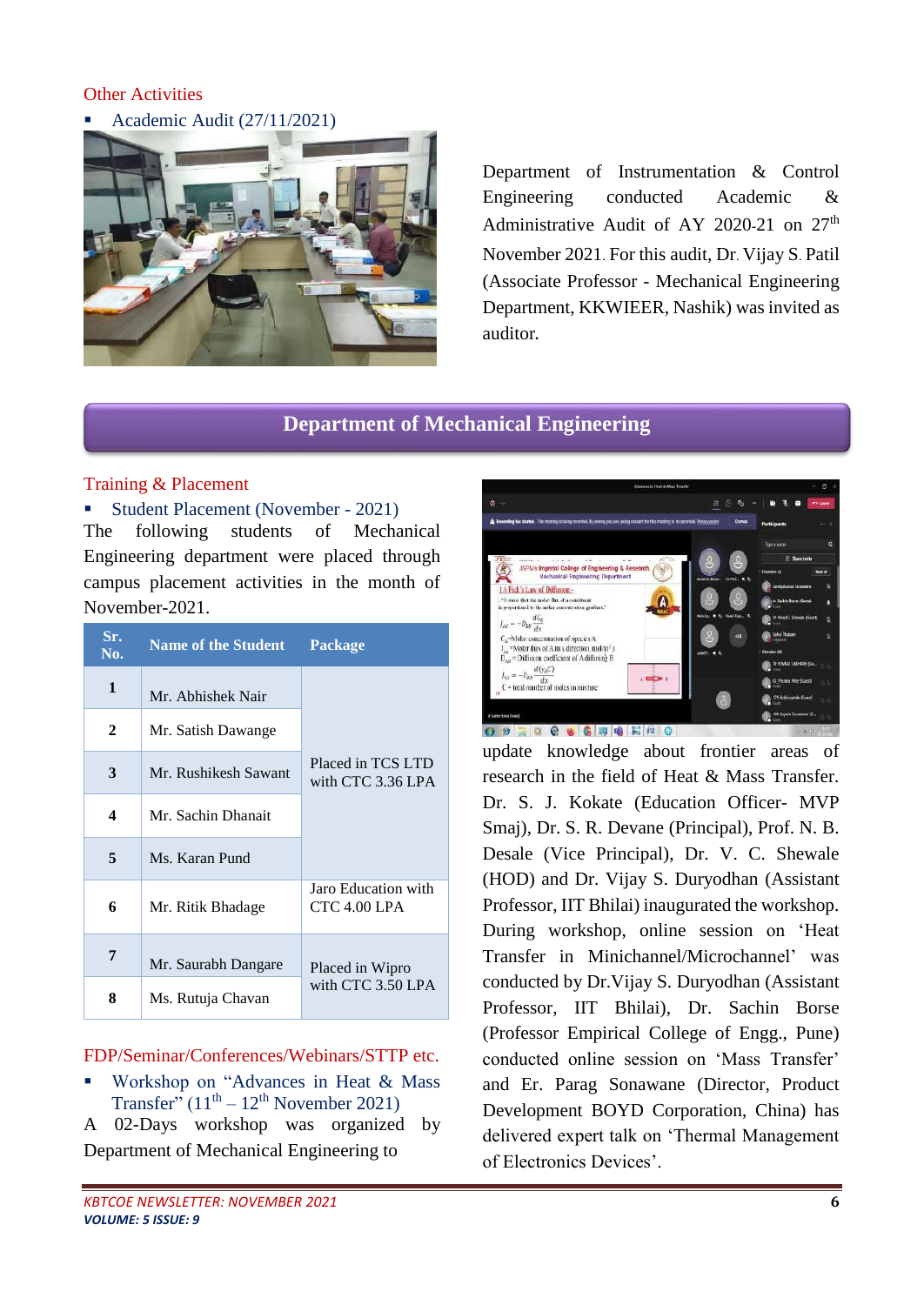Workshop on "Communication Skill" (24/11/2021)



A 02-Days workshop was organized by Department of Mechanical Engineering to inspire and mentor students regarding communication skills. Dr. S. J. Kokate (Education Officer), Dr. S. R. Devane (Principal), Prof. N. B. Desale (Vice Principal), Dr. V. C. Shewale (HOD) and Mrs. Monalisa Jain (Educational Entrepreneur, Motivational Speaker and Counselor, Nashik) inaugurated the workshop. During workshop, online and offline sessions on communication skills were conducted by Mrs. Monalisa Jain.

#### Expert Talk / Guest Sessions

 "Introduction to CAD/CAM & Industry 4.0" by Mr. Nitin Wakode (27/11/2021)



 "Design of Jigs & Fixtures" by Mr. Amit Gadgil (27/11/2021)



An expert talk on "Design of Jigs and Fixtures" for Third Year Mechanical Engineering Students was organized in the Department of Mechanical Engineering on  $27<sup>th</sup>$  November 2021. Mr. Amit Gadgil (System Architect – Emission systems Robert Bosch Engineering services limited, Bengaluru) was invited as resource person for this session. Mr. Amit Gadgil in his presentation explained the different Aspects of Design of Jigs and Fixtures. He also explained the complete details of Design procedure followed in industries for Jigs and Fixtures.

An online expert talk on "Introduction to CAD/CAM and Industry 4.0"was organized by Department of Mechanical Engineering on 27<sup>th</sup> November 2021. The objectives of session was to make aware the students about the importance of CAD/CAM and role of Industry 4.0 in the manufacturing industries. Mr. Nitin Wakode as a resource person elaborated the need of Industry 4.0 as fourth industrial revolution with various real life examples.